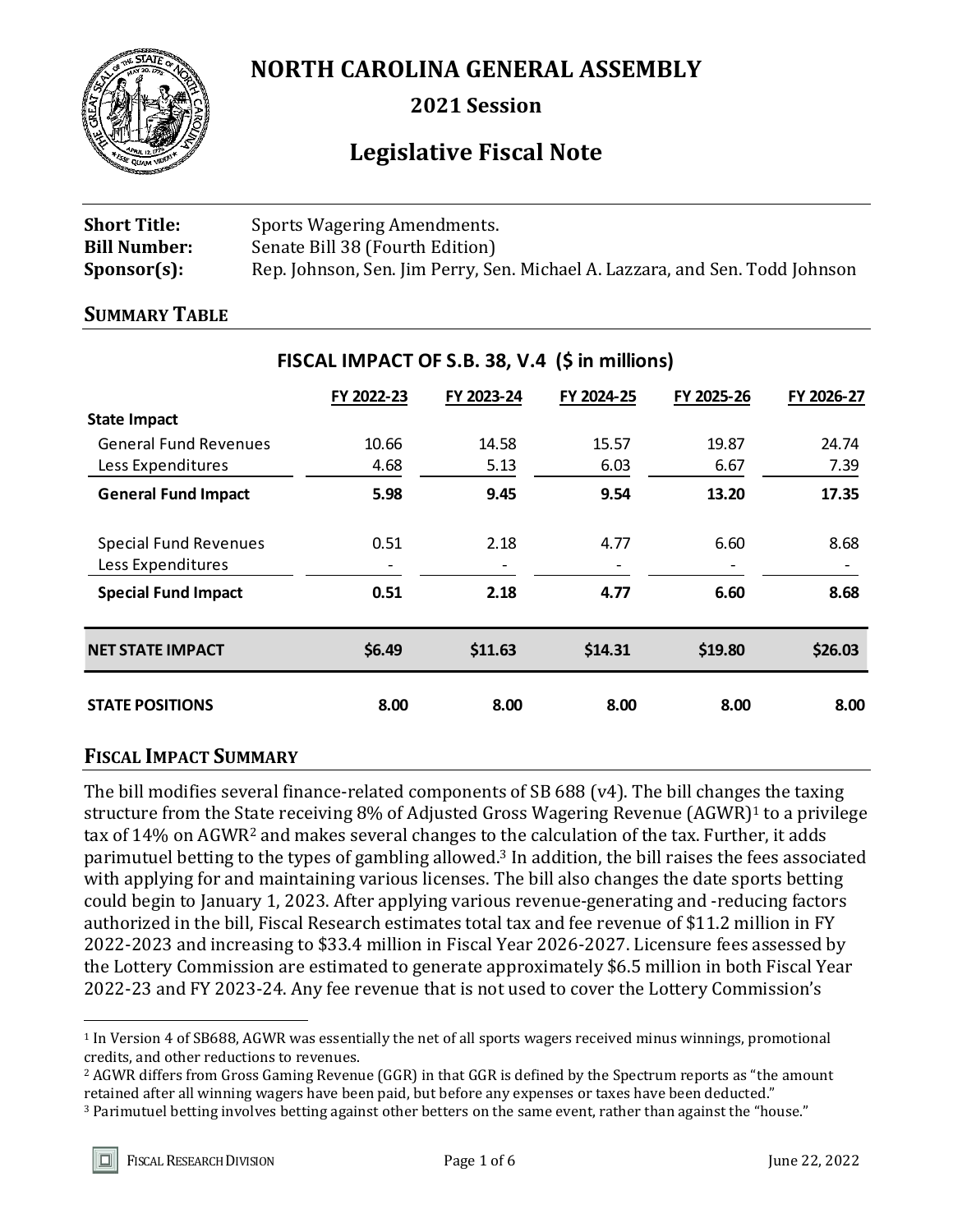administrative expenses will be remitted to the General Fund. Of the amount of tax revenue, each year the Department of Revenue retains \$0.5 million to off-set the cost of collection, \$2.0 million is dedicated to the Department of Health and Human Services gambling addiction education and treatment programs, and \$500,000 is dedicated to the North Carolina Parks and Recreation Authority for \$5,000 grants to each county for youth sports development.<sup>4</sup> Of the remaining amount:

- 10% is to be distributed equally to the following UNC-constituent institutions to support collegiate athletic departments: Elizabeth City State University, Fayetteville State University, North Carolina Agricultural and Technical State University, North Carolina Central University, the University of North Carolina at Asheville, the University of North Carolina at Pembroke, and Winston-Salem State University;
- 30% to the North Carolina Major Events, Games, and Attractions Fund; and
- 60% to the General Fund.

## **FISCAL ANALYSIS**

 $\overline{a}$ 

## Revenue Generating Provisions

Session Law 2019-217 (SB 574) directed the North Carolina Lottery Commission to study gambling in general in the state and asked the Commission to "provide an independent analysis of current North Carolina gaming activities (including those prohibited by law), potential new gaming activities and whether a Gaming Commission should be created in North Carolina." That law directed the Lottery Commission to study the following relating to sports betting:

- Any authorizations and restrictions on such activities in this State;
- Any effects of authorizing sports betting on existing tribal games in this State and on lottery activities, if any;
- The positive and negative impacts of authorizing sports betting in this State;
- Potential revenues and expenditures for the State, if sports betting is authorized; and
- Appropriate regulation and oversight of sports betting, including potential licensing of operators.

The Lottery Commission contracted with Spectrum Gaming Group (Spectrum) to complete both studies.<sup>5</sup> Spectrum issued its report on sports betting in December 2019,<sup>6</sup> followed by the more general study of gambling in the state in March 2020.<sup>7</sup> Because the General Assembly

<sup>4</sup> The bill states that if there are not sufficient funds for the \$500,000 annual appropriation to the North Carolina Parks and Recreation Authority, the amount of each grant counties receive shall be reduced by the same proportion so that all counties receive a grant of the same amount.

<sup>5</sup> Per its website and the reports submitted to the North Carolina Education Lottery, Spectrum Gaming Group is a nonpartisan consultancy that specializes in the economics, regulation and policy of legalized gambling worldwide. It further states they have provided independent research and professional services to public- and private-sector clients since 1993, brings wide industry perspective to every engagement, having worked in 41 US states and territories and in 48 countries on six continents. The sports betting report referenced below states that Spectrum has more than 250 clients including government entities of all types and gaming companies (national and international) of all sizes, both public and private.

<sup>6</sup> Spectrum Gaming Group (2019). *Gaming Market Analysis: Analysis and Business Case of Impact of Regulating and Operating Sports Betting Through the North Carolina Education Lottery.*

<sup>7</sup> Spectrum Gaming Group (2020). *Gaming Study: Analysis of Current and Potential New Gaming Activities in North Carolina.*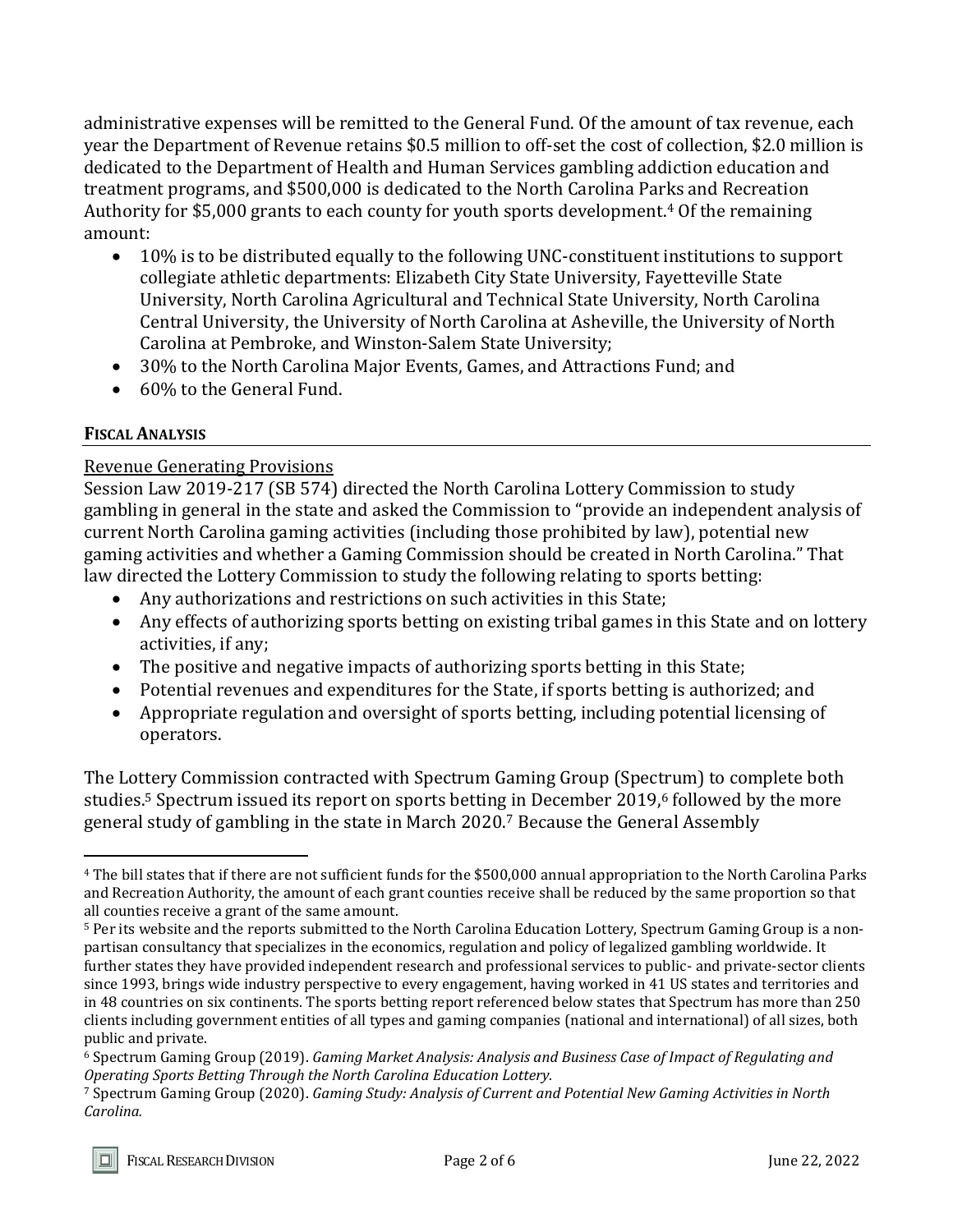commissioned the studies, and they were conducted by a firm with demonstrated experience and expertise in the field, Fiscal Research relied primarily on these reports as the basis to arrive at estimates for the revenue-generating portions of the bill. For brevity of text and simplicity, Fiscal Research refers to these two reports as the "Spectrum report(s)" throughout this memo.

The bill replaces S.B. 688's 8% tax on Adjusted Gross Wagering Revenue (AGWR) with a 14% privilege tax on AGWR. The tax would be calculated against gross wagering revenue (GWR) minus the following to arrive at AGWR:

- Winnings paid to registered players;
- Costs paid for any personal property distributed to a registered player as a result of a sports wager;
- Promotional credits or bonuses given to registered players, at cash value, when returned to the operator in the form of a wager or deposit, which would be phased out beginning in 2024 and ending in 2026;
- Uncollectible receivables from registered players, not to exceed 4% of gross wagering revenue; and
- Federal excise tax payments.

To estimate the amount of tax revenue that would be generated, Fiscal Research relied largely on the Spectrum report's projected Gross Gaming Revenue (GGR) derived from digital devices.<sup>8</sup> Fiscal Research made an adjustment increasing GGR because the bill authorizes certain bars and restaurants to accept sports bets, specifically based on location and affiliation. The Spectrum report's estimated impact of bars and restaurants offering sports betting onsite included these establishments to a much broader degree when compared to those authorized by the bill, but not in the digital sports betting estimate. To make an adjustment for bars and restaurants the bill authorizes, Fiscal Research used information generated per bar and restaurant based on information within the Spectrum reports (specifically, the total estimated GGR of bars and restaurants holding a North Carolina Lottery Commission license to sell lottery products) and applied it to the estimated number of such facilities the bill authorizes. Total estimated GGR was then adjusted to account for growth in population and median household income.

The Spectrum reports assumed that the tax would be based on GGR, without any further deductions. To account for the deductions authorized by the bill, Fiscal Research reviewed tax data from several states that allow one or more deductions that are similar to the deductions allowed in the bill. Based on this review, Fiscal Research estimated the total amount of deductions allowed under the bill. Fiscal Research's estimate accounts for the anticipated reduction in the promotional credit deduction given the bill's corresponding phase-out rates beginning in January

 $\overline{a}$ 

<sup>&</sup>lt;sup>8</sup> GGR is defined by the Spectrum reports as "the amount retained after all winning wagers have been paid, but before any expenses or taxes have been deducted." The Spectrum reports provide estimates of North Carolina's GGR both with and without a "first-mover advantage;" which is a term referring to the advantage gained by the first entrant into a market. Sometimes the first-mover advantage can stick, meaning that some customers who have tried the services of the industry pioneer will remain loyal even when other providers enter the market. At the time of the report, sports betting was not in effect in Virginia. Spectrum provided two sets of estimated GGR, one with North Carolina having a first-mover advantage against surrounding states, and a second set without the advantage. Since both Tennessee and Virginia implemented sports betting before North Carolina, FRD relied on Spectrum's GGR estimates without the firstmover advantage.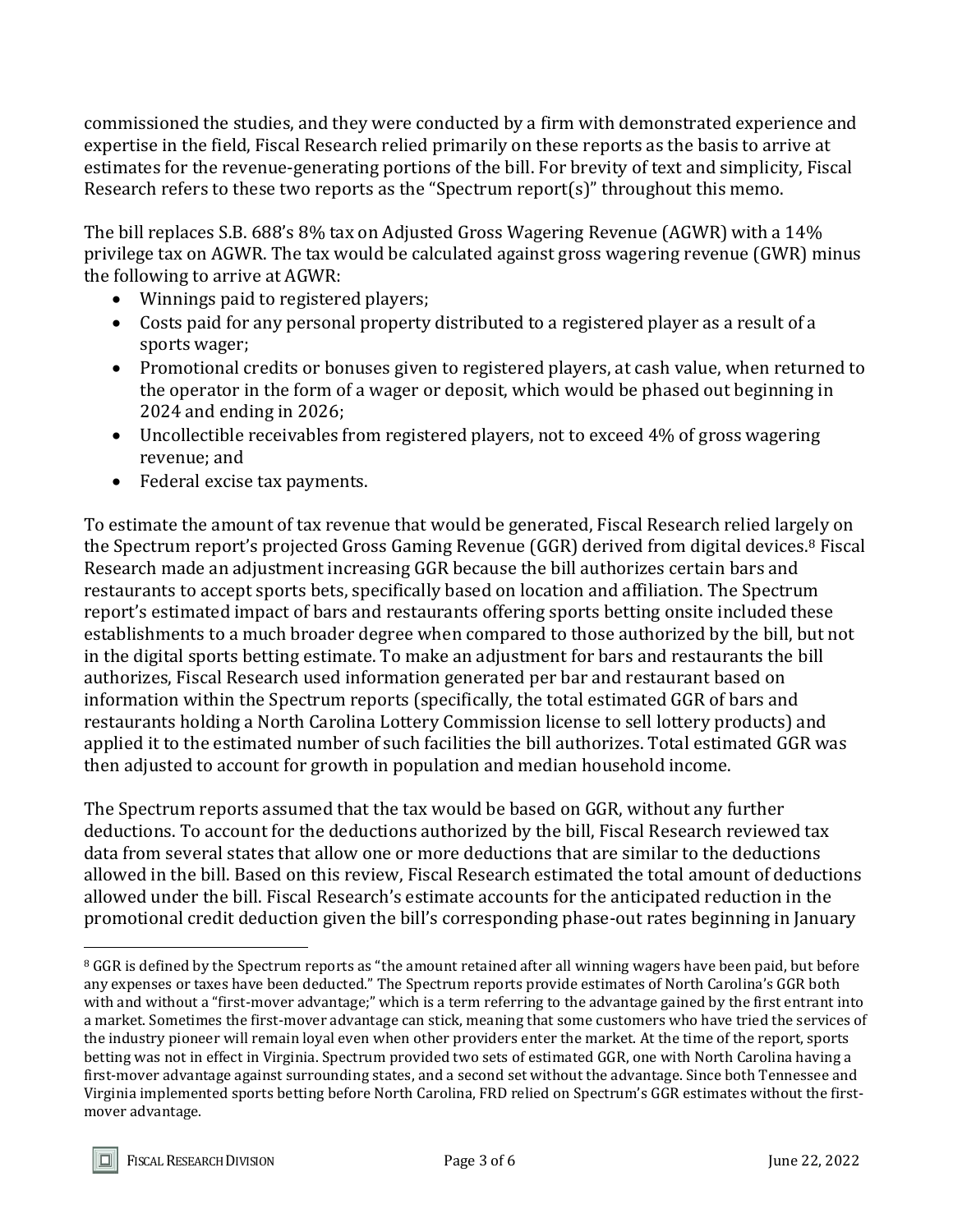2024 and ending in January 2026. Fiscal Research was unable to find any states that allow a comparable deduction for uncollectible receivables. The bill allows for a deduction for uncollectable receivables (sometimes referred to as bad debt), with a maximum deduction of 4% of GWR. States that allow this sort of deduction often apply a much lower cap on the deduction, so Fiscal Research is unable to predict how the higher cap may impact the amount of deductions taken. Based on limited data from several other states, Fiscal Research assumed that the total amount of uncollectable receivables deducted would be only 0.34% of GWR, far less than the maximum allowed in the bill; if uncollectible deductions are closer to the maximum amount allowed by the bill, then the amount of tax revenue generated by the bill may be much lower than estimated in this memo.

Using these adjustments to revenues, Fiscal Research arrived at AGWR figures to be the basis for the tax imposed at the rate of 14%. The table below shows the estimated revenues generated from the privilege tax imposed by the bill.

| (\$ in millions) |        |                                                        |         |         |         |
|------------------|--------|--------------------------------------------------------|---------|---------|---------|
| Revenue          |        | FY 2022-23 FY 2023-24 FY 2024-25 FY 2025-26 FY 2026-27 |         |         |         |
| Privilege Tax    | \$4.69 | \$10.28                                                | \$20.34 | \$26.47 | \$33.42 |

Licensing Fees

The bill assesses licensing fees to identified sports wagering providers as detailed in the table below:

| Frequency       | <b>Interactive Sports</b><br><b>Wagering License</b> | <b>Service Provider</b><br>License | <b>Sports Wagering</b><br><b>Supplier License</b> |
|-----------------|------------------------------------------------------|------------------------------------|---------------------------------------------------|
| Initial License | \$1,000,000                                          | \$50,000                           | \$30,000                                          |
| 5-Year Renewal  | \$1,000,000                                          | \$50,000                           | \$30,000                                          |

The number of interactive sports wagering licenses issued by the Commission are required to be at least 10, but no more than 12 licenses. Based on the experience in neighboring states, this analysis assumes all 12 licenses would be issued over a two-year period in equal quantity (i.e., 6 licenses approved in FY 2022-23, and 6 approved in FY 2023-24).

The number of service provider licenses and sports wagering supplier licenses are unrestricted in the bill and this analysis is unable to estimate the number of licenses of each type that would be issued and their respective timeline of issuance. In order to provide a revenue estimate for service provider licenses and sports wagering licenses, this analysis assumes that a license of each type would track the experience of the issued sports wagering license.

As a result, this analysis estimates licensing fee revenue over the next 6-year period as detailed in the table below:

*(\$ in millions)*

IП

| Revenue      | FY 2022-23 | FY 2023-24 | FY 2024-25   FY 2025-26 |     | FY 2026-27 | $FY 2027 - 28$ |
|--------------|------------|------------|-------------------------|-----|------------|----------------|
| License Fees | \$6.48     | \$6.48     | \$0                     | \$0 | υc         | \$6.48         |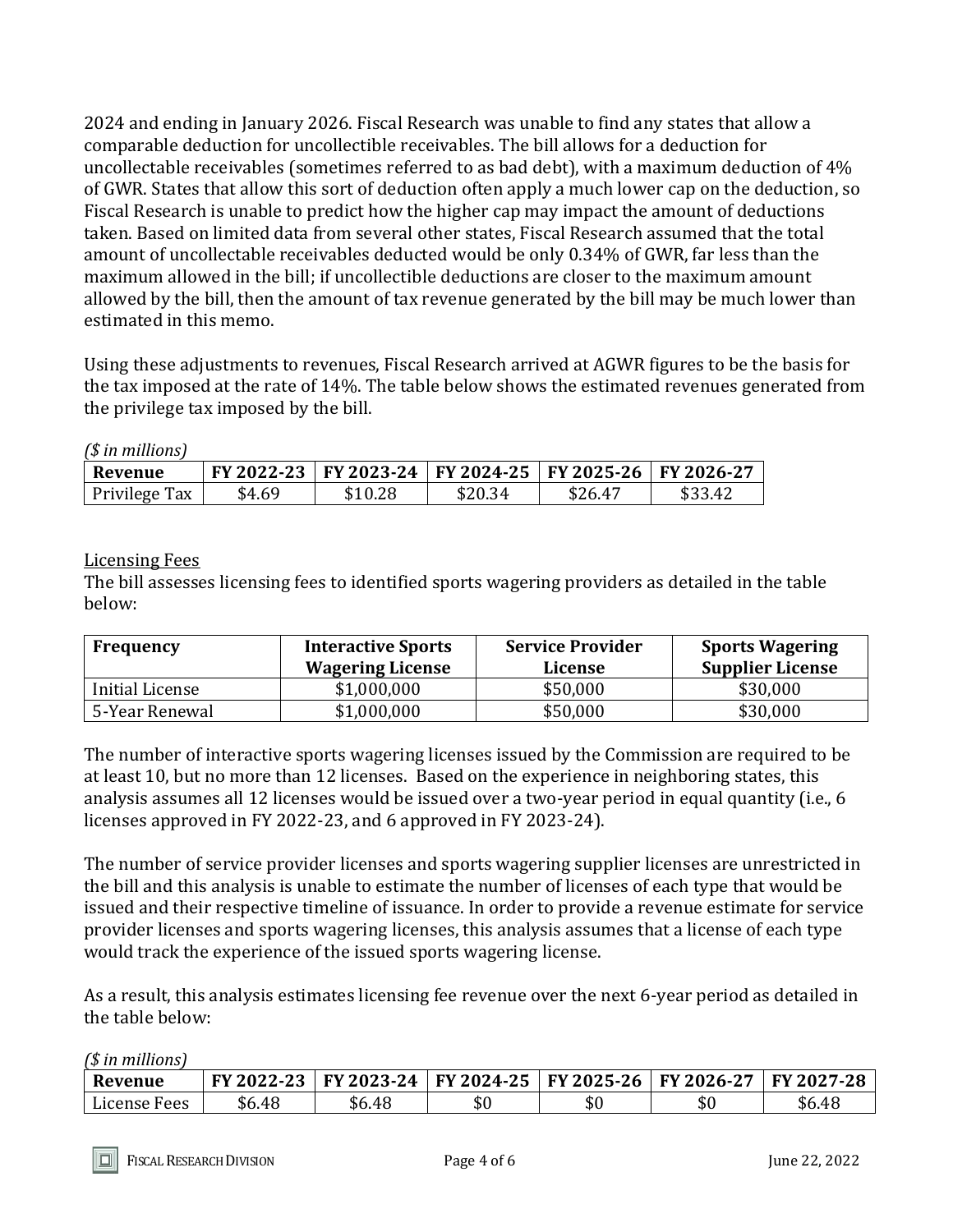Estimated licensing fee revenue would be first used to cover administrative expenses of the Lottery Commission associated with sports wagering, with any excess revenue deposited in the General Fund.

#### Expenditures by North Carolina Lottery Commission

The bill places new administrative requirements on the Commission, including but not limited to:

- Developing and implementing the sports wagering licensing requirements detailed in the bill;
- Conducting background checks of license applicants;
- Auditing sports wager operators upon request; and
- Conducting hearings on licensee violations.

The Commission has estimated that the bill would have one-time implementation costs of approximately \$167,000 with an additional recurring cost of \$1.345 million to implement the requirements of the legislation. This analysis has examined administrative cost estimates regarding sports wagering activities from Virginia<sup>9</sup> and the income statement from the Tennessee Lottery<sup>10</sup> and finds that the Commission's estimates are reasonable. Therefore, the estimated administrative costs of the Lottery Commission are detailed in the table below:

#### *(\$ in millions)*

| <b>Expenditures</b>   | FY 2022-23 | FY 2023-24 | FY 2024-25 | FY 2025-26 | FY 2026-27 |
|-----------------------|------------|------------|------------|------------|------------|
| Lottery<br>Commission | \$1.512    | \$1.374    | \$1.403    | \$1.435    | \$1.466    |

*Figures adjusted for inflation based on PCE Price Index projections (Moody's Analytics – December 2021)*

#### Distribution of Revenue

The bill directs that from the total tax revenue, the Department of Revenue shall retain up to \$500,000 for its costs in administering the tax, followed by the Lottery Commission to reimburse itself for its expenses in administering the program that are not covered by fee revenue. Of the remaining amount, the first \$2 million is dedicated to the Department of Health and Human Services (DHHS) gambling addiction education and treatment programs and \$500,000 for the North Carolina Parks and Recreation Authority (NCPRA) to give grants to all 100 counties for youth sports development. Of the remaining amount, 10% is to be distributed equally among seven UNC-constituent institutions, 30% to the North Carolina Major Events, Games and Attractions Fund, and 60% to the General Fund.

#### **TECHNICAL CONSIDERATIONS**

#### N/A. **DATA SOURCES**

 $\overline{a}$ 

Colorado Department of Revenue; Connecticut State Department of Consumer Protection; gamblingindustrynews.com; Globalnewswire.com; LegalSportsReport.com; Moody's Analytics;

<sup>9</sup> <https://lis.virginia.gov/cgi-bin/legp604.exe?201+oth+HB896FER122+PDF>

<sup>10</sup> <https://tnlottery.com/wp-content/uploads/2022/02/FY-2021-Financial-and-Compliance-Audit-Report.pdf#page=20>